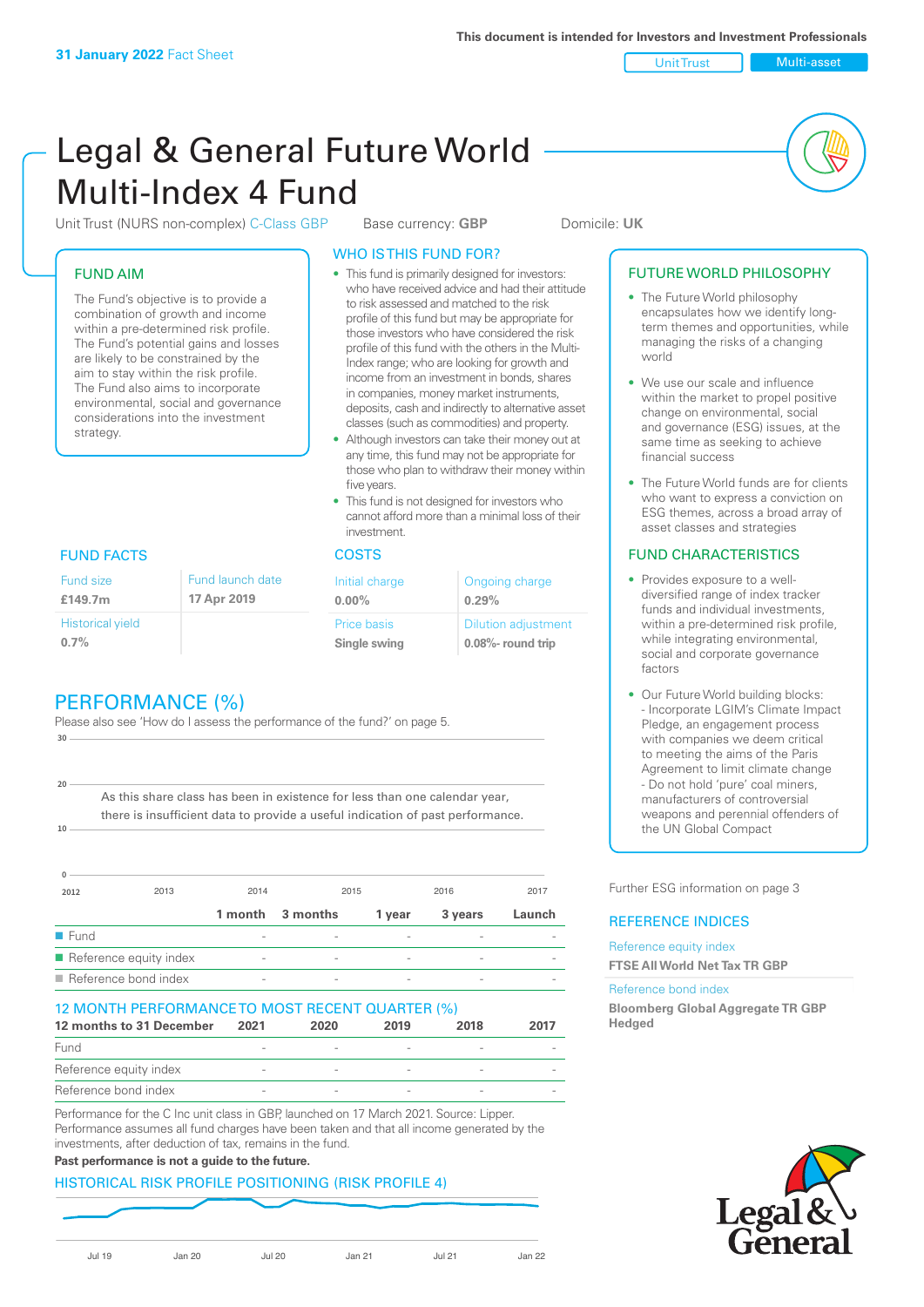Unit Trust (NURS non-complex) C-Class GBP

## PORTFOLIO BREAKDOWN

All data source LGIM unless otherwise stated. Totals may not sum due to rounding.





#### FUND MANAGERS

The fund managers have responsibility for managing the multi-index fund range. They are part of the Multi-Asset Funds (MAF) team in LGIM. This team focuses on designing and managing multi-asset funds that are tailored to match the specific objectives of various client types. The team sits within a wider Asset Allocation team which combines both depth of experience with a broad range of expertise from different fields, including fund management, investment consulting and risk management roles.

\*these holdings include allocations to quasi-sovereign bonds.

# TOP 10 HOLDINGS (%)

| L&G FW ESG Developed Equity Index Fund                    |     |
|-----------------------------------------------------------|-----|
| L&G FW ESG UK Equity Index Fund                           |     |
| Cash                                                      | 8.3 |
| <b>L&amp;G UK ESG Corporate Bonds ETF</b>                 | 7.0 |
| L&G Future World Global Credit Fund                       | 5.0 |
| L&G ESG Emerging Markets Government Bond (USD) Index Fund | 4.5 |
| L&G Global Inflation Linked Bond Index Fund               |     |
| L&G All Stocks Gilt Index Trust                           | 4.0 |
| L&G Future World ESG Japan Index Fund                     | 3.8 |
| L&G Global Emerging Markets Index Fund                    |     |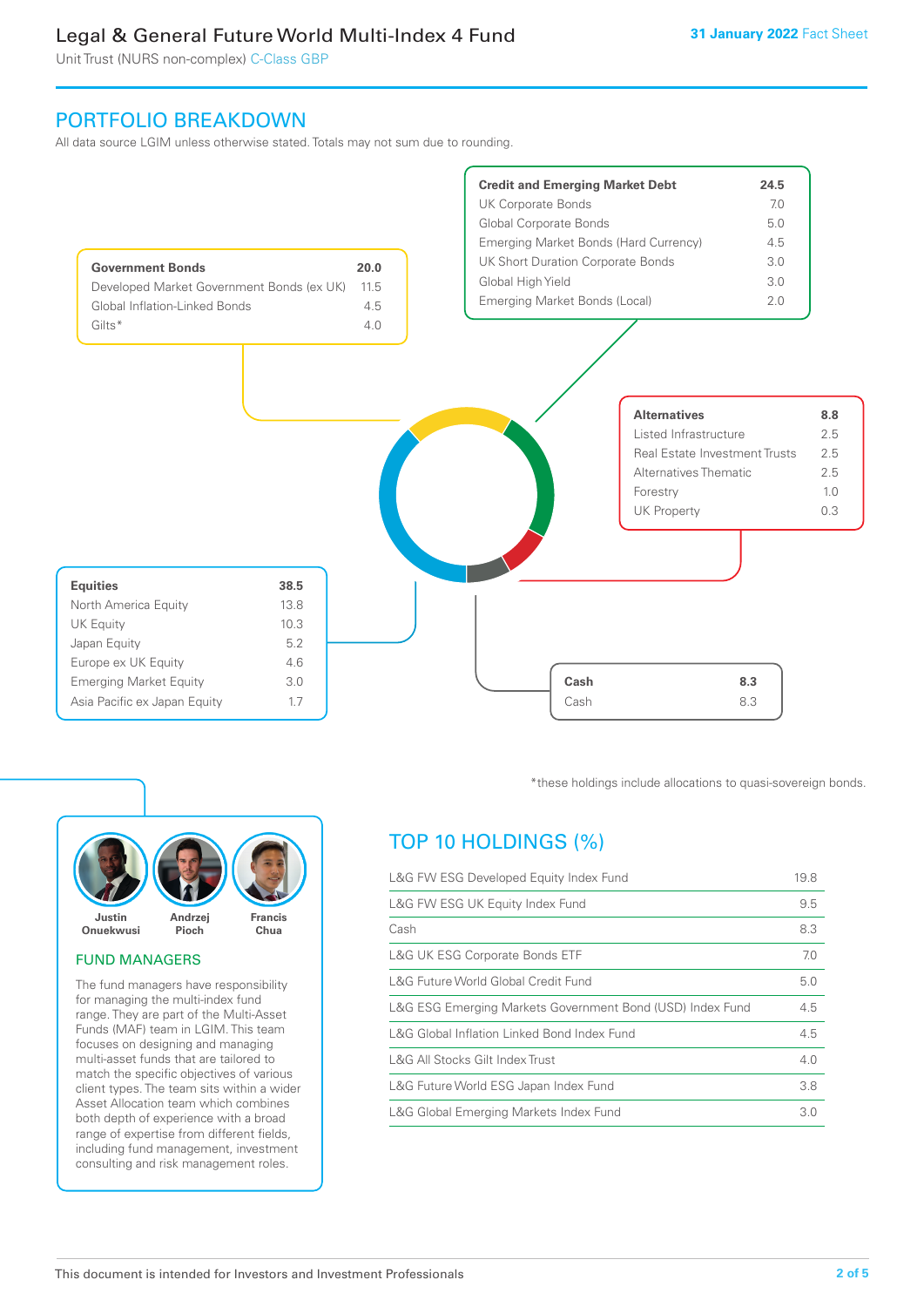Unit Trust (NURS non-complex) C-Class GBP

**57**

ESG score of comparator

# ESG COMMITMENT

From diesel emissions to oil spills, there have been many tangible examples in recent years of how failures in the way companies are run can have a harmful impact on the environment, society and investor returns. We believe responsible investing can mitigate the risk of such outcomes and has the potential to improve returns through the integration of environmental, social and governance (ESG) considerations, active ownership and longterm thematic analysis.

### ESG SCORE

We score companies based on environmental, social and governance factors. The ESG Score is aligned to our engagement and voting activities. As a result, this portfolio has an aggregate ESG Score of **62** versus a mainstream comparator of **57**.

ESG scores and carbon metrics are calculated for the portion of the portfolio that invests in LGIM's Future World funds.



#### ENVIRONMENTAL PERFORMANCE

**/100 /100**

Carbon dioxide (CO2) is the most significant contributor to greenhouse gas emissions which are driving climate change. Compared to the unadjusted comparator, the fund will have a different exposure to current and future sources of carbon dioxide emissions.



**62**

ESG score of fund

#### CARBON RESERVES INTENSITY

Carbon reserves are fossil fuels (coal, oil and gas) which, if burnt, will become the carbon emissions of the future. To meet global climate change targets, the unabated use of fossil fuels is expected to decline over time.

The figures below are a measure of the size of carbon reserves held by the fund's underlying companies.

**77%** Lower carbon reserves intensity than the unadjusted comparator

> than the unadjusted comparator



Tonnes of CO<sub>2</sub>e<sup>i</sup> per \$1 million **of enterprise value including cash (EVIC)**

The fund has 77% lower carbon reserves intensity<sup>ii</sup> compared to the unadjusted comparator.

The difference in carbon reserves intensity means that for every \$1 million invested in the fund, the exposure to carbon reserves through the underlying companies is reduced by an amount equivalent to **1512 tonnes of CO<sub>2</sub>e** compared to having invested in the unadjusted comparator.



Following the global Paris Agreement on climate change, companies in all sectors are expected to reduce their emissions to prepare and adapt for a low-carbon economy.



CARBON FOOTPRINT

**Tonnes of CO2 e per \$1 million of EVIC**

The fund has **58%** lower carbon footprint compared to the unadjusted comparator. Carbon footprint describes the relationship between the carbon emissions of a company and its EVIC<sup>ii</sup>.

The difference in carbon footprint means that the fund has selected companies where, for the same level of EVIC, the associated emissions<sup>iv</sup> are lower by **35 tonnes of CO<sub>2</sub>e** compared to the unadjusted comparator<sup>v</sup>.



For further information please go to www.lgim.com/esginfo Ø

**The comparator for this fund is a bespoke asset-weighted blend\* of Solactive market-capitalisation indices in equities and credit. \*The blend will evolve over time in line with the actual asset allocation of the multi-asset fund.**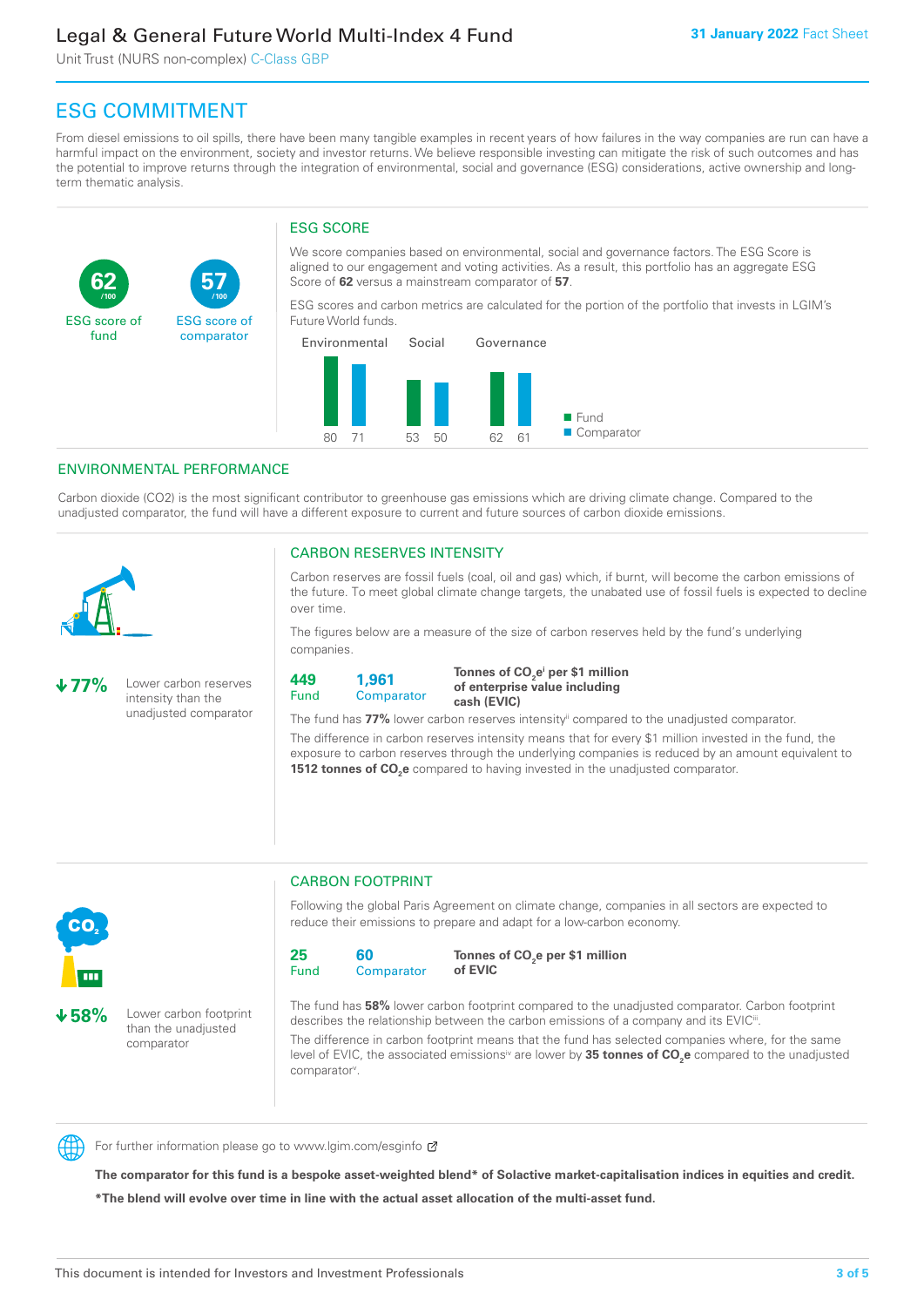Unit Trust (NURS non-complex) C-Class GBP

#### **NOTES**

 $^\mathrm{i}$  Carbon dioxide equivalent (CO<sub>2</sub>e) is a standard unit to compare the emissions of different greenhouse gases.

ii This metric looks at the embedded carbon in the fossil fuel reserves owned by a company, divided by a company's enterprise value (including cash), to adjust for company size. This represents a carbon reserves intensity score for a company.

iii The choice of this metric follows best practice recommendations from the **Task Force on Climate-related Financial Disclosures.**

iv Data on carbon emissions from a company's operations and purchased energy is used.

v This measure is the result of differences in the weights of companies between the index or the fund and the comparator, and does not depend on the amount invested in the fund. It describes the relative 'carbon efficiency' of different companies in the comparator (i.e. how much carbon was emitted per unit of sales) or in the fund, not the contribution of an individual investor in financing carbon emissions.

#### **Third Party Disclaimers and Information**

Unless otherwise indicated all data contained in this factsheet is sourced from Legal & General Investment Management Limited. Where this document contains third party data ("Third Party Data"), we cannot guarantee the accuracy, completeness or reliability of such Third Party Data and accept no responsibility or liability whatsoever in respect of such Third Party Data, or in respect of any loss or damage suffered by you, your client or any other party arising in connection with either the provision of Third Party Data or any inaccuracies, errors or omissions, regardless of cause in any Third Party Data.

Where we use third party data within this document, it is never used directly and instead it forms the basis of our own calculations; we do so under licence and with the providers' legal permission.

While all reasonable endeavours are taken to ensure the data provided is accurate, it is important to note that the data providers assume no responsibility for errors or omissions and cannot be held liable for damage arising from our use of their data within our calculations. Information is for recipients' internal use only.

Source: HSBC© HSBC 2021.

Powered by Refinitiv Information.

Powered by Sustainalytics 2021.

Source: ISS.